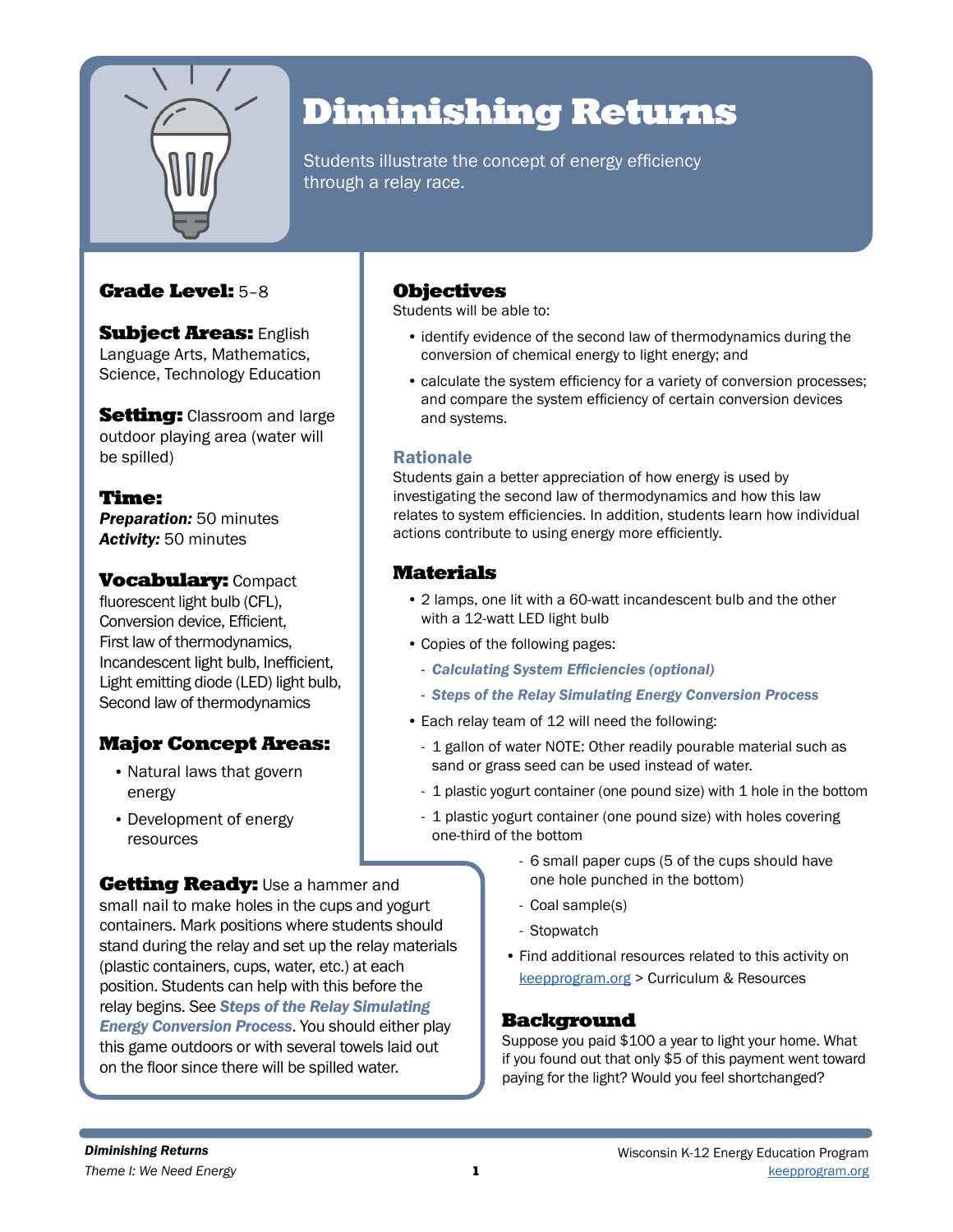What about the other \$95 of energy you paid for? Where did it go? Would you be surprised to know that it was lost to the surrounding environment?

To find out where the \$95 worth of energy went, it helps to understand the laws of energy. Energy is hard to conceptualize because it is constantly changing from one form to another. When this change happens it is called an energy conversion. We use energy conversions to meet our daily needs. Our bodies convert the energy stored in food into kinetic energy – the energy associated with movement. Electric power plants convert the energy stored in fuels such as coal into electricity. We then convert electricity into other useful forms in our homes, schools, and businesses using many different energy conversion devices. One such device is the light bulb, which converts electricity into light.

The first law of energy (or Law of Thermodynamics) states that energy can be neither created nor destroyed. Therefore, according to this law, the amount of energy before a conversion takes place must equal the same amount of energy after the conversion. So how does this explain why only \$5 worth of energy out of the original \$100 went to light the light bulb? What happened to the other \$95 worth of energy?

Although the same amount of energy exists before and after an energy conversion, not all of the original energy is converted into a desired form of energy afterward. In other words, while the quantity of energy is the same before and after a conversion, the quality of the energy is different. This characteristic of energy is described by the second law of thermodynamics, which states that with each energy conversion from one form to another, some of the energy after a conversion becomes unavailable for further use.

To solve the energy conversion problem for lighting your home, it will also help to learn more about the conversion device – the light bulb itself. Many home still use incandescent light bulbs for lighting. An incandescent light bulb has a thin wire filament mounted inside it. When the bulb is turned on, an electrical current passes through the filament, heating it up so much that it emits light. In terms of the \$100 used to light your home, \$95 goes toward heating the filament while \$5 goes to emitting light. The thermal energy (heat) that is produced by the light bulb is eventually dispersed to the surroundings. This dispersed thermal energy is often called waste heat, because it is very difficult to use this energy to do additional work later on.

Using and losing \$95 to waste heat rather than to light the bulb doesn't sound very efficient. In terms of energy use, the word efficiency describes how much of a given amount of energy can be converted from one form to another useful form. Because all energy conversion devices and technologies must comply with the second law of thermodynamics, none will ever perform with 100 percent efficiency. In fact, most conversion technologies have efficiencies that are less than 50 percent. An incandescent light bulb producing \$5 worth of light from \$100 of electricity yields an efficiency of 5 percent, which makes it an inefficient device for converting electricity into light.

The efficiency of the light bulb is further compromised by energy conversion processes associated with producing and transmitting the electricity to the light bulb. The energy resource most used to produce electricity in Wisconsin is coal. A number of steps are required to convert the chemical energy in coal into electricity (see *Generating Electricity from Coal*) as it is not possible to convert the energy in coal directly into electricity. Each of these steps in the coal-fired electrical system involves an energy conversion that varies in efficiency, with energy being lost along the way as waste heat, sound, and other forms. The total efficiency of the whole process is called the system efficiency, which is equal to the product of the efficiencies of each individual step.

After going through various energy conversion processes, only about 26 percent of the energy stored in coal is available as electricity when it reaches homes. Household items such as televisions, washing machines, and light bulbs then convert the electricity they receive into other forms of energy (light, motion, heat, etc.). When these items are added to the electrical system, the overall efficiency of this system is reduced even further. For example, an incandescent light bulb with 5 percent efficiency adds a step in to the coal-to-electricity-to-light energy system and reduces this systems' efficiency from 26 percent to 1.3 percent (0.26  $X$  0.05 = 0.013 = 1.3 percent).

A coal-to-electricity-to-light system efficiency of only one percent is low, but it is an improvement over the efficiency of earlier electrical systems. For example, the average efficiency of power plants has risen from 3.6 percent in 1900 to about 33 percent today. Scientists and engineers continue to develop new technologies to make power plants and electrical transmission systems more efficient than they are today.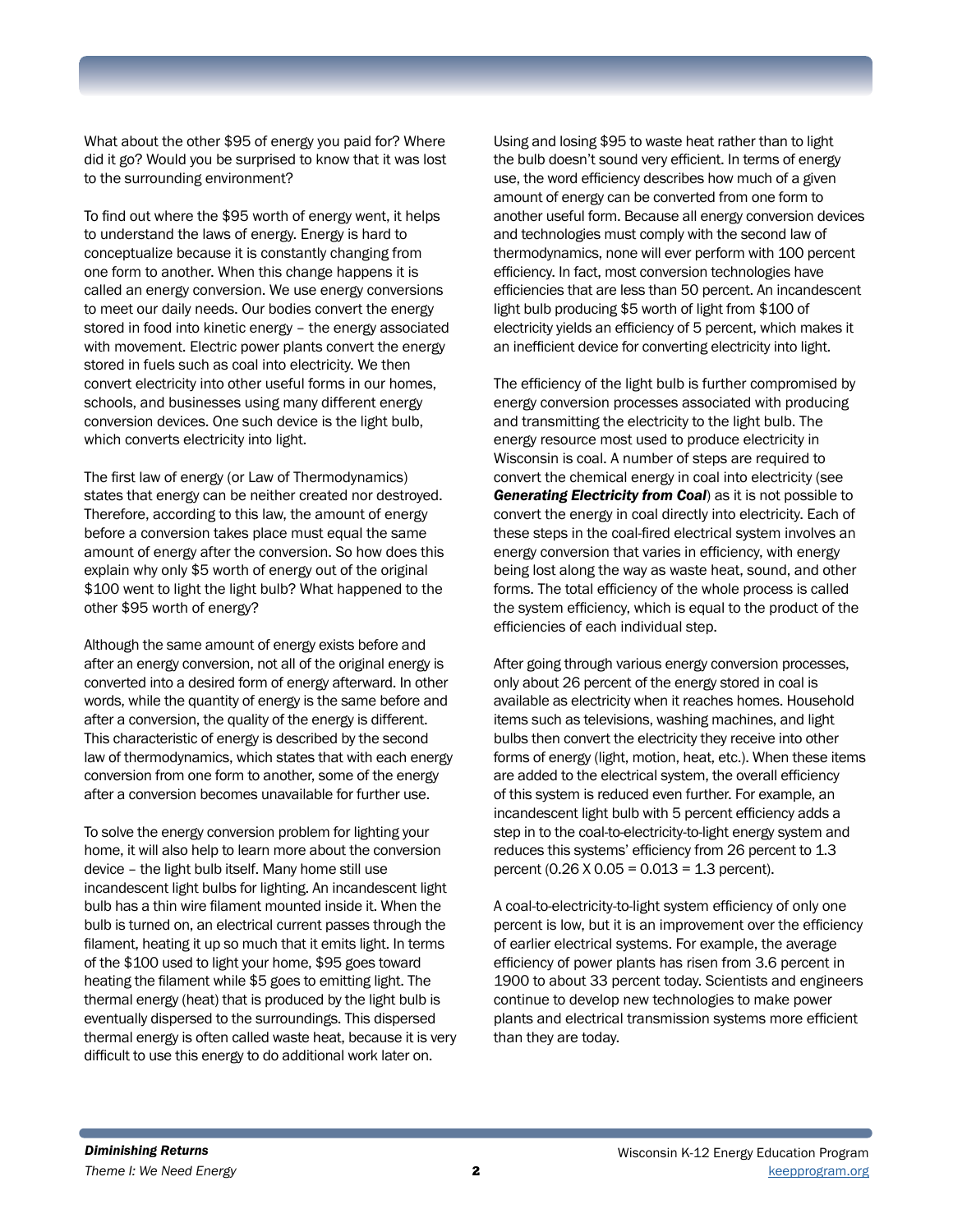Technological advances have also increased the efficiency of light bulbs. Compact fluorescent light bulbs with efficiencies that are 3 to 4 times greater than incandescent bulbs were introduced in the 1980s. More recently, LED (Light Emitting Diode) light bulbs have become commercially available and are replacing both incandescent and compact fluorescent light bulbs. Instead of using an electric current to heat thin filaments, LED light bulbs use light emitting diodes made from semiconductor material to produce light that is similar in brightness and color to an incandescent light bulb. Even though they emit the same amount of light, a 12-watt LED light bulb feels cooler than a 60-watt incandescent light bulb. This is because the LED bulb converts more electrical energy into light and less into waste heat. LED light bulbs have efficiencies in the range of 25 percent, making them about five time more efficient than incandescent light bulbs.

Therefore individuals can make noteworthy contributions to the efficiency of the whole energy conversion system, even though they are at the "endpoint" of that system. For example, using LED bulbs would raise the overall efficiency of a coal-fired electrical system from 1.3 percent to 6.5 percent. This may not seem like much of an improvement, but the cumulative results of many people doing this are significant. If every household in Wisconsin replaced one 60-watt incandescent light bulb with a 12 watt LED bulb, enough electricity would be saved that a 600-megawatt coal-fired power plant could be retired.

Installing efficient light bulbs is just one action people can take to improve system efficiency. Efficient electrical appliances, such as air conditioners and refrigerators, are available and are becoming more affordable. Look for the ENERGY STAR® labels the government uses to identify energy efficient appliances. These energy efficient technologies allow individuals to do their part to improve the efficiency of how energy is delivered by electric utilities and how it is used by its customers.

## Procedure

### **Orientation**

Draw students' attention to the incandescent and compact fluorescent lights. Have students describe the main energy conversion they see. They should note that electrical energy is being converted to light energy. They may also know that heat energy is being generated. Ask students which bulb they think is more efficient; that is, which is better at converting electrical energy to the desired light energy rather than to heat. Note their answers.

### **Steps**

- **1.** Ask students to describe where the energy to light a light bulb comes from. If they say electricity, ask them where their electricity comes from. Tell students that most of the energy for electricity generation in Wisconsin comes from burning coal (about 56 percent). Mention that energy is stored in the chemical bonds of coal.
- 2. Show students the basic steps in the conversion of the chemical energy in coal into electrical energy (see *Generating Electricity from Coal*). Have students interpret what is happening at each step and identify reasons why 100 percent of the energy is not transformed from one stage of the process to another (second law of thermodynamics).
- 3. Demonstrate how to calculate the system efficiency (see *Calculating System Efficiencies*) and work with students to figure out the system efficiency for converting chemical energy within coal to light energy.
- 4. Tell students they are going to simulate what happens to the chemical energy in coal as it is converted from one form to another during the electrical generation process. Review the *Steps of the Relay Simulating Energy Conversion Process* and what each step represents. Emphasize that throughout the simulation, the water represents the energy within coal (and electricity and light) and not the coal itself.

Therefore, when water is spilled or not completely transferred from one stage of the relay to the next it means that energy was either lost as waste heat during the process or used to complete an energy conversion.

- **5.** Divide the class into teams of eight students. Extra students can serve as time keepers or as "Law Enforcement" (see Step 7), or they can be added to the "transmission line" step of the relay. If there are too few students, reduce the number of students in the transmission line or have the relay be a demonstration where one group of students illustrates the process and the rest of the class provides comment.
- 6. Take the class to the large playing area and have the teams line up in different places. Make sure the distance between each of the team members is correct and that the containers and cups are distributed to the appropriate team members.
- **7.** Share the following information with students before starting the game: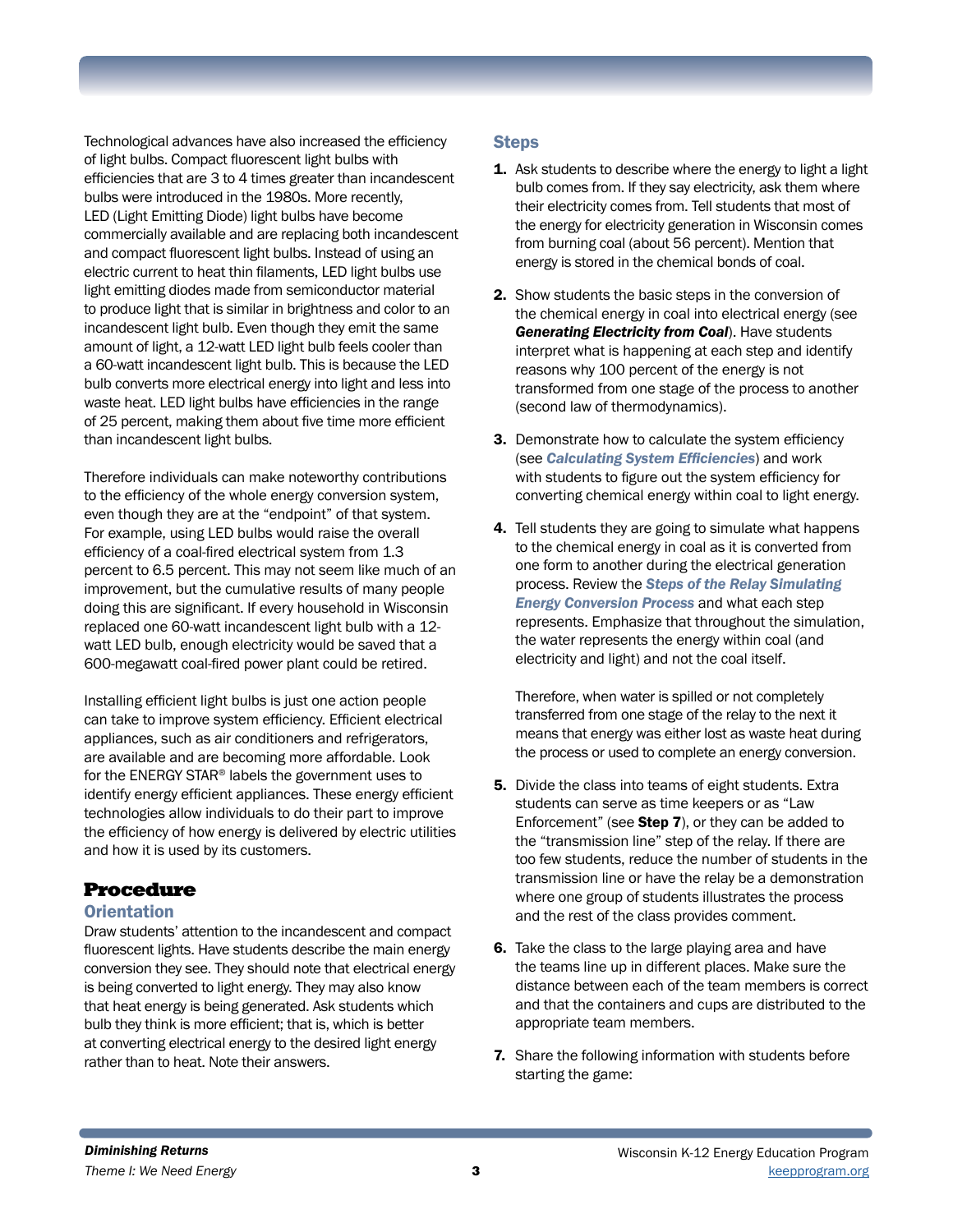- •The teams are racing each other.
- •There are two ways to win: To be the first to finish and to be the team that ends up with the most water in their cup. The water in the cup represents light energy.
- •The time keepers record how long it takes for the teams to complete the relay and which was fastest. An alternative is to allot time limits to each part of the relay and the time keeper can make sure team players do not stay too long on each task.
- •While students should not try to spill water unnecessarily, they should also avoid being too careful (for example, blocking the holes in the containers is not allowed). Students representing "Law Enforcement" can make sure the second law of thermodynamics is obeyed. For example, they can interrupt the careful team and pour out some of their water. (The poured water represents either the energy used to mine and transport coal or a kind of "heat tax" that must be "paid" in order for an energy conversion to occur.)
- 8. Begin the relay. Note when the first team has completed passing all the "energy" (water) through the relay. After all the teams are finished, note which of the teams had the most water in their cup.

#### **Closure**

Discuss the results of the relay and what spilling water represented. Review how energy is used in each conversion process or transfer and mention that many energy transfers and conversions are inefficient. Discuss how the system could realistically be made more efficient and how the game could be adjusted to illustrate these efforts.

Emphasize realism, because students could try to transport water carefully, but even in this process they are using energy, which could be represented as a mandatory loss of water.

Point out that the last stage of the relay represents an incandescent light bulb, which converts only five percent of the electrical energy it receives into light. Provide students

with information about the LED light bulb and how it is designed to be more efficient. How could they adjust the relay to simulate an LED light bulb that can convert 25 percent of the electrical energy it receives into light?

#### Assessment

#### Formative

- Can students describe the steps needed to convert the chemical energy in coal to light energy?
- Are students able to provide examples that explain why each step is not 100 percent efficient?

#### **Summative**

Ask students to identify how individuals can help improve system efficiency (students should mention actions such as using energy-efficient appliances). Have students develop a one-page advertisement for an energy efficient appliance.

#### Related KEEP Activities

Conducting "Station Break" prior to this activity would help students classify common energy conversions in their lives. Having students participate in "Digging for Coal" also enhances their understanding of efficiency and environmental issues associated with energy resource development. Students may need an overview of how electricity gets to their homes; see "Where Does It Get Its Energy?" Extend "Diminishing Returns" by having students complete exercises found in 6–12 Energy Sparks for Theme I: "The Laws of Thermo-dynamics." Use the surveys in "At Watt Rate" and "The Cost of Using Energy," along with the activities "Reading Utility Bills" and "Reading Utility Meters," to enhance students' appreciation of how much electricity they use and how much it costs to use it. Many ideas for increasing energy efficiency are found in Action Ideas: "Energy Efficiency Measures" in the Energy Sparks section. Another possible extension is found in 6–12 Energy Sparks for Theme II: "Make a Light Bulb."

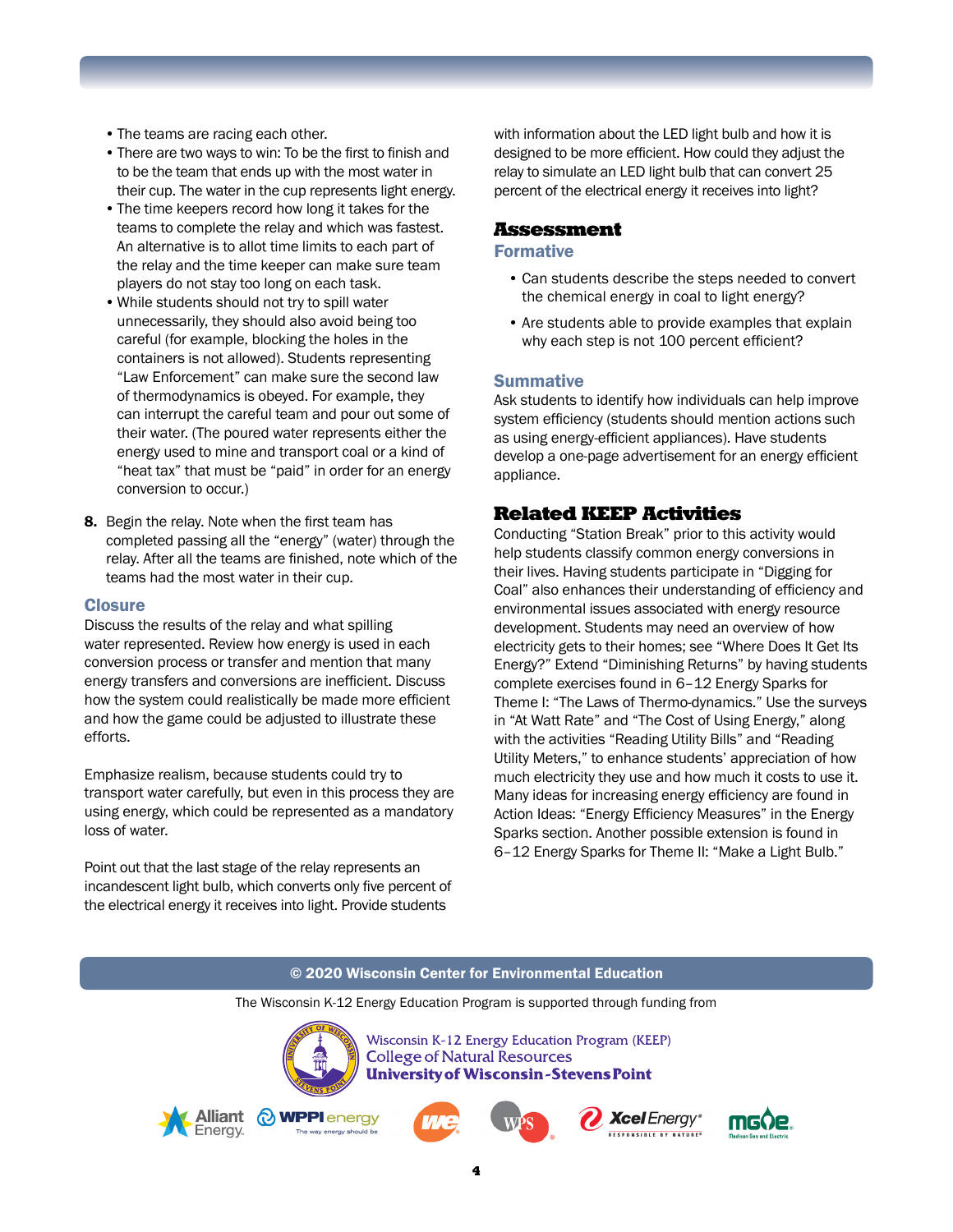# Generating Electricity from Coal

Let's examine a system for lighting an incandescent light bulb, using energy that originally comes from coal.

The coal that is mined contains a certain amount of energy. But energy was used to mine the coal, which must be counted as part of the input. After being washed and sorted, the coal must next be transported to the power plant. It takes energy to transport coal. This energy use must be added to the input side of the ledger.

Coal (1) (the numbers refer to the related sections of the figure below) is burned in the furnace (2) at the electric power plant. The steam (3) turns a turbine that turns the generator (4). Each of these conversion steps has its own efficiency. In the end, only about one-third of the energy of the coal entering the plant is converted to electrical energy (6). The other two-thirds is wasted as heat. It goes up the stack (5) with the hot exhaust gases or into the cooling tower (7).

The electrical energy must now be transported over high-voltage transmission lines and a lower-voltage distribution system. As the energy flows through transformers (to step the voltage up or down), it heats up the conductors and disappears into the surroundings. Therefore, energy is lost during transmission.

The remaining energy now arrives at the lamp. At this point, most of the energy is lost in the process of heating the filament in the incandescent light bulb. Only five percent of the energy entering the light bulb is actually converted to visible light. This illuminating energy is finally absorbed by some object within the room and converted into heat.

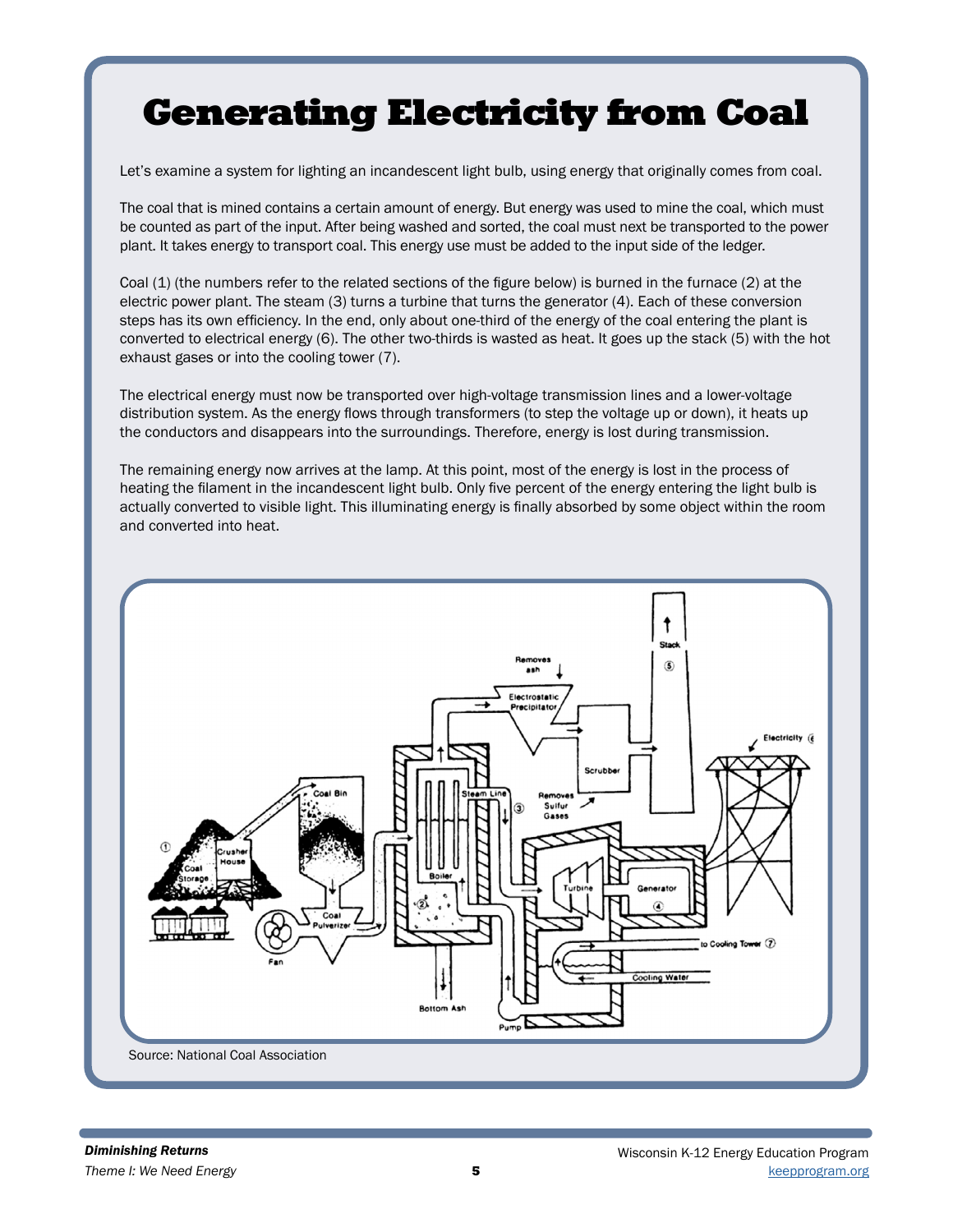# Calculating System Efficiencies

Imagine a system that has only two components. Component A has an efficiency of 50 percent and component B has an efficiency of 20 percent. Make a drawing like this on the board.



Suppose we put in 100 units of energy. How many units of useful energy will we get out of A? Answer: 50 percent of 100 units = 50 units



So, we have 50 units we can put into B. How many units of useful energy will we get out of B? Answer: 20 percent of 50 energy units = 10 energy units



What is the efficiency of the whole system? Answer: energy out = 10 units = 10 percent energy in 100 units

Is there a way of calculating the system efficiency without calculating what's left after each step? Some students may perceive that there is. If not, point out that multiplying the efficiencies of all components gives the system efficiency: **Answer:**  $50\% \times 20\% = 10\%$ 

Therefore, for the system efficiency for converting chemical energy in coal to light energy is as follows:

| Mining | Transportation |  | Electrical<br>Generation | Transmission Lighting |     |  |                   |  |
|--------|----------------|--|--------------------------|-----------------------|-----|--|-------------------|--|
| 96% x  | 97% x 33%      |  |                          | $\mathsf{X}$          | 85% |  | $x = 5\% = 1.3\%$ |  |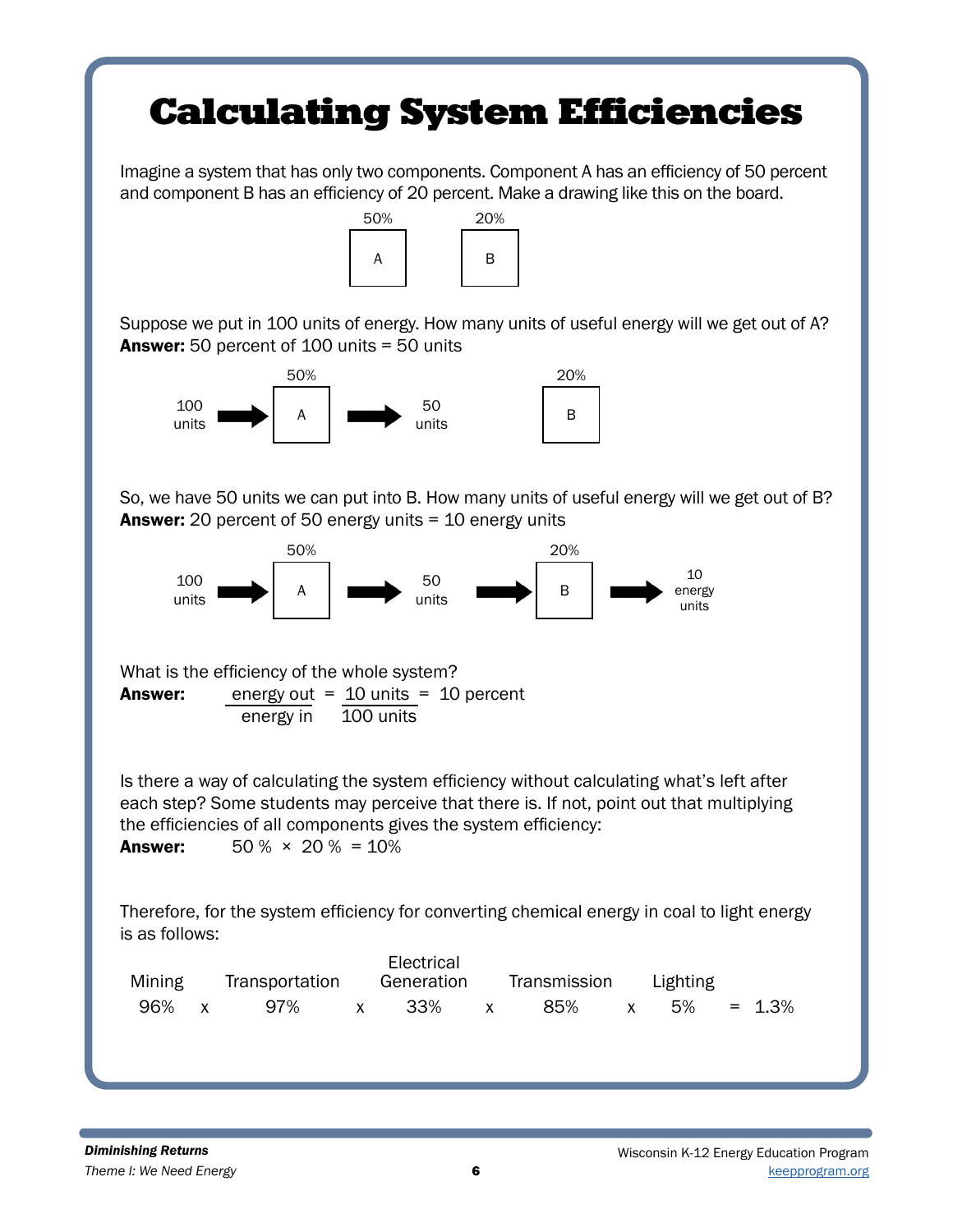

 $\mathbf{S}$  is a set that converting Chemical Energy to Ligation process and the efficiency of each sign line who should be about as length and on size of playing areas. The particle forest areas for all streamed forests in area; start with about six feet between all students except the ones in the transmission line who should be about an arm's length apart). To accurately The last three columns focus on the conversion process and the efficiency of each step. An explanation of what contributes to the inefficiency is found The chart Converting Chemical Energy to Light Energy explains how students can simulate the chemical energy to light energy conversion process. in the parentheses. The location of the students during the relay is diagrammed below (distances between students will depend on size of playing represent the energy used or lost as heat during the steps, encourage students to be hasty during the relay so that they do spill water. represent the energy used or lost as heat during the steps, encourage students to be hasty during the relay so that they do spill water.



- Student #1, representing a coal deposit, has a gallon of water with no holes. 1. Student #1, representing a coal deposit, has a gallon of water with no holes.
- the bottom) at a time from the gallon of water to the yogurt container with one the bottom) at a time from the gallon of water to the yogurt container with one 2. Student #2, representing mining, transfers one cup of water (with a hole in Student #2, representing mining, transfers one cup of water (with a hole in hole, which represents transportation. hole, which represents transportation.  $\overline{a}$   $\overline{a}$ 
	- container with one hole to the yogurt container with holes covering a third container with one hole to the yogurt container with holes covering a third 3. Student #3, representing transportation, transfers water from the yogurt Student #3, representing transportation, transfers water from the yogurt of its bottom, which represents electricity generation. of its bottom, which represents electricity generation. ന്
- 4. Student #4, representing electricity generation, holds the yogurt container Student #4, representing electricity generation, holds the yogurt container with many holes. with many holes. 4
- water into the next student's cup who passes it down the line. The first student transmission). Each student has a cup with a hole in the bottom. Transmission water into the next student's cup who passes it down the line. The first student transmission). Each student has a cup with a hole in the bottom. Transmission is demonstrated by the first student receiving a cup of water and pouring the is demonstrated by the first student receiving a cup of water and pouring the refills their cup when it is emptied and continues the process until the water refills their cup when it is emptied and continues the process until the water runs out or the relay is complete. Each student can only use one hand. runs out or the relay is complete. Each student can only use one hand. 5. Students #5-8 stand in a row to represent a power line (electricity Students #5-8 stand in a row to represent a power line (electricity ம்
- pours it into a paper cup (without a hole in the bottom). The relay is done when pours it into a paper cup (without a hole in the bottom). The relay is done when 6. Student #9, representing the light bulb, cups their hands to receive water and Student #9, representing the light bulb, cups their hands to receive water and the cup is filled or when the water supply runs out. the cup is filled or when the water supply runs out.  $\ddot{\circ}$ 
	- 7. Student #10 is the Time Keeper, who records how long it takes the team to Student #10 is the Time Keeper, who records how long it takes the team to fill the cup. fill the cup.  $\mathbf{r}$
- 8. Students #11-12, representing Law Enforcement, make sure teams are not Students #11-12, representing Law Enforcement, make sure teams are not being too careful. being too careful.  $\infty$